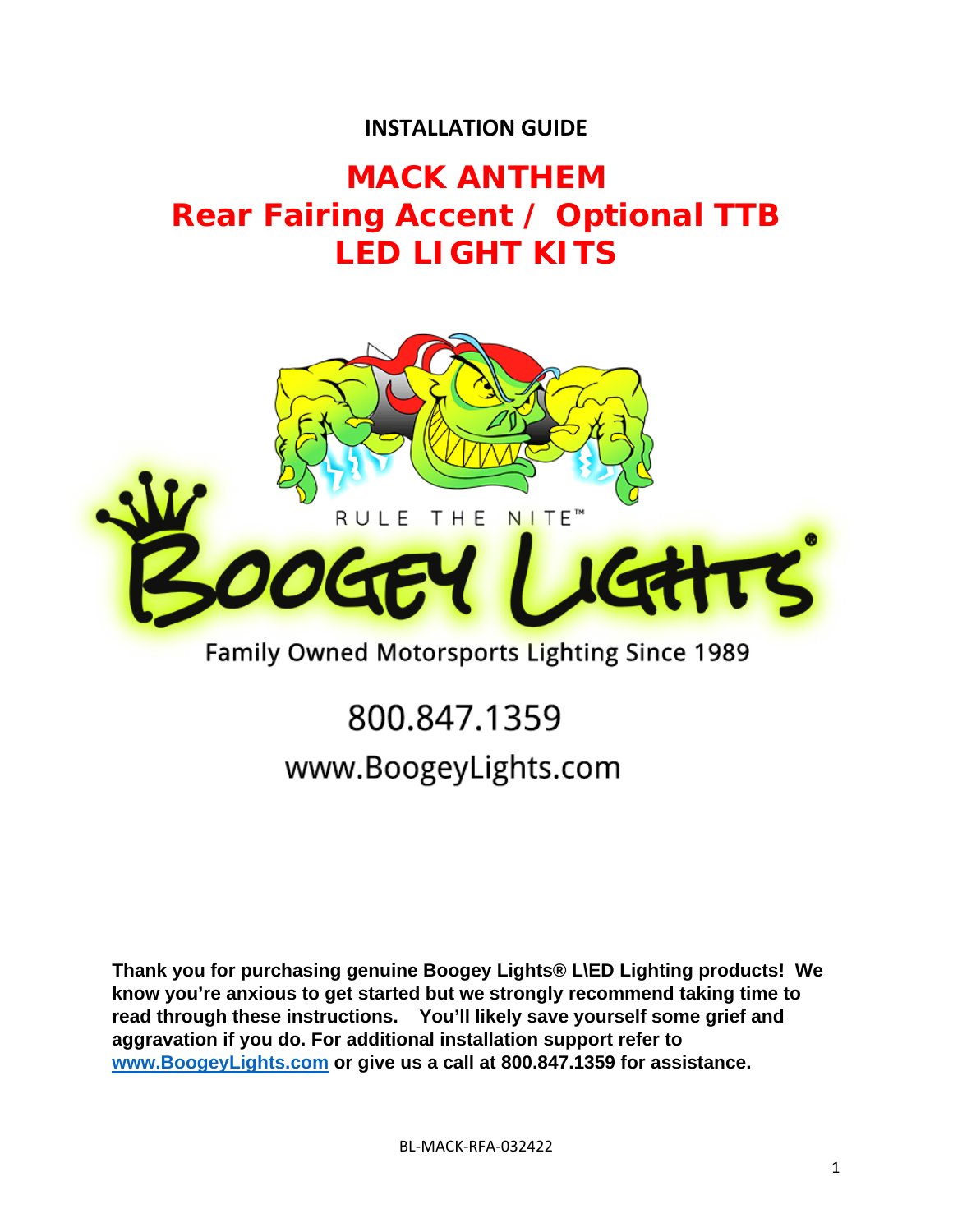### **BEFORE YOU START**

It's simply not possible to provide detailed instructions for all installation scenarios. Far too many variables and truck variations. **The information in this manual is intended to be used as a guide.** It is not a detailed step‐by‐step how‐to installation manual. We do not spell out every single step along the way. We cover the essential steps related to installing this kit. Beyond that however we must assume the installer has the skills, knowledge and tools necessary to do the work using the information we provide. You may need to vary your installation based on your truck. This is particularly the case with electrical wire routing and switching. If you're unsure about how to do the installation – particularly the electrical components – we urge you to seek assistance from someone who has those skills.

Make sure you have ample area in which to work and that the area is protected from rain or cold temperatures. The 3M adhesive tape works best if applied when the air temperature is above 40 degrees (and of course is DRY).

Bench test your setup. We know this takes a few extra minutes but we STRONGLY suggest you bench test your lights (and LED controller if purchased) on a table before doing anything further. While we test every light strip and controller before shipping, bench testing your lights will eliminate the possibility of any problems with the lights or controller before mounting. Also, the process of bench testing gives you an opportunity to understand the wiring system without interference from other wires, connectors and cables. You can use any 12vdc battery to do this (e.g. car battery, motorcycle battery, lawn tractor battery or 12vdc power supply). Bench testing takes an extra 10 or 15 minutes. You can also use a common 9vdc battery to test your lights if you don't have a 12vdc bench testing power source available (the lights won't be as bright). It's simple to do and can potentially save you hours of time and frustration down the road. Please take our advice. Bench test your LEDs AND controller before mounting.

#### Tools You May Need

Sockets/wrenches in the sizes necessary to remove the driver's side steps to access the battery bank, wire cutters/strippers, crimping tool, electrical tape, rubbing alcohol, shop rag or two and a heat gun (or hair dryer) for the heat shrink connections. We also suggest a 12vdc multi-meter to confirm/check voltages.

#### Installation Time

Installation takes 2‐4 hours depending on whether or not you're integrating with the Tail‐Turn‐Brake light kit and/or other Boogey Lights kits. Single color vs Multi‐Color will also impact the time required to do this installation.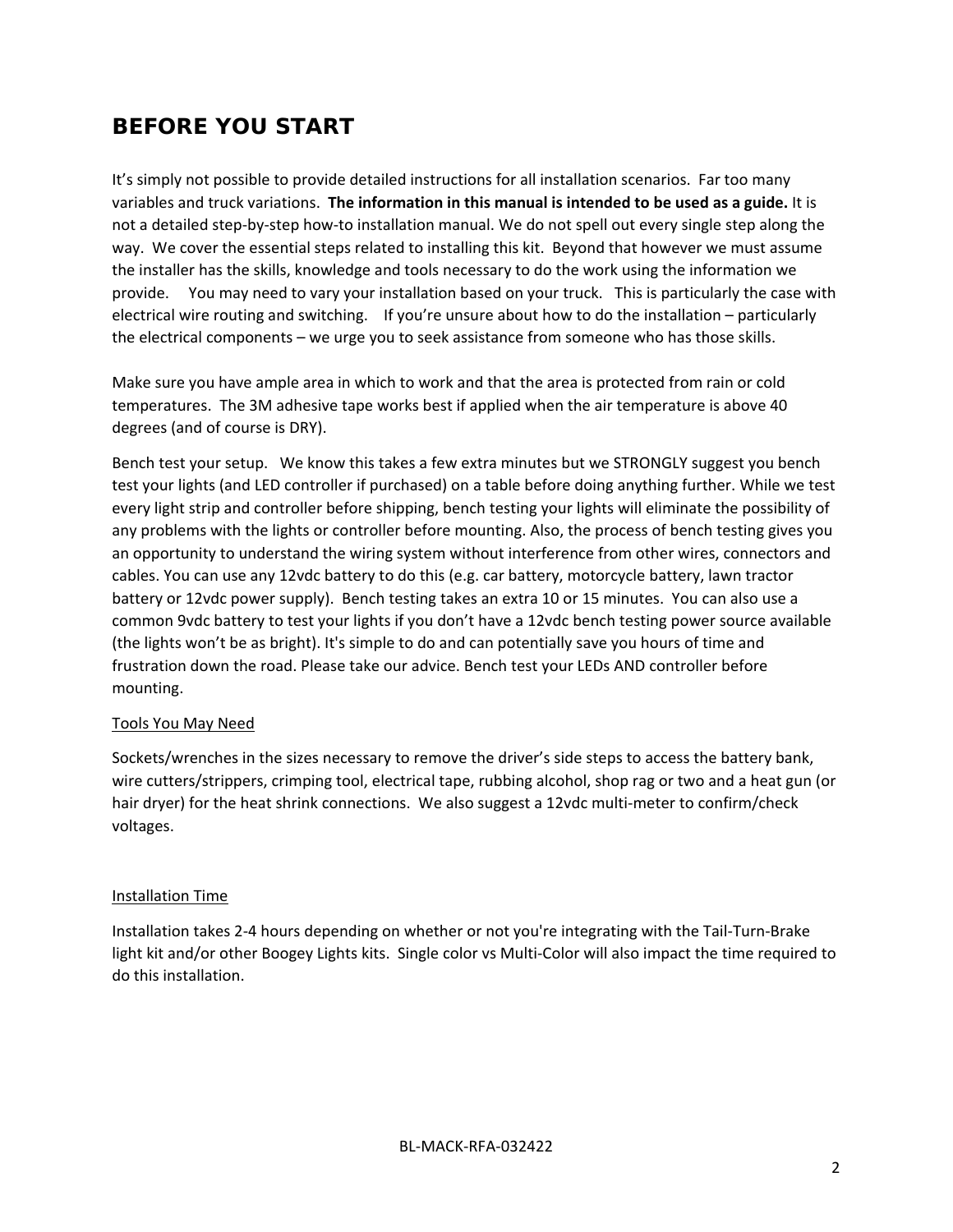#### **WHAT'S INCLUDED**

In addition to the LED light strips, power leads (and controller / switch if ordered), this kit includes some additional items you'll need. Here's a quick review of those items and why we include them. Some of the photos at the end of this guide reference these items too.

- Feeder Cable (18 or 20awg) 4 Conductor will work for both RGB and Single Color. Use this cable to extend the LED power leads back to the battery box and/or the LED controller/switch.
- 3M Adhesion Primer. Used to prep the surface before attaching the LED strips AND the 3M quicklock tape. *Always, always, always* use this adhesion primer with 3M adhesive products if you want the bond to hold.
- $\bullet$  Split Wire Loom /  $\frac{1}{4}$ ". All power leads and the battery extension cables need to be protected from chaffing. Wrap them in this first.
- Split Wire Loom /  $\frac{1}{2}$ ". We include the  $\frac{1}{2}$ " split wire loom to be used when you're connecting multiple power leads together. Helps protect that connection.
- Battery Extension Cable (if LED Controller is purchased). We include some 12awg cable to extend the battery power inputs going to the LED Controller to the battery. Be sure to wrap this extension cable in split loom.
- Fuse Holder 25AMP (if LED Controller is purchased). Insert this fuse holder on the 12vdc positive side of the battery connection before the battery extension cable. This is critical.
- Battery Terminal Lugs (if LED Controller is purchased). We include a couple of battery terminal lugs that attach to the battery extension cable (crimp on) to make it easy to connect the positive and negative power leads to the truck's battery to the LED controller. It's a much better way to make this connection than to just simply wrap the bare cable around the battery post.
- Butyl Tape. We use butyl tape in a number of places to secure the LED power lead to the truck as well as to fill in holes drilled. Butyl will only work if you apply it to a clean surface so make sure you first clean the surface with rubbing alcohol.
- 8" Zip Ties. We include some zip ties which you'll need to secure the LED power leads to the truck.
- Crimp On Wire Connectors. These are used to secure the wire connectors at the LED Controller as well as making all power lead connectors to the feeder cable. We recommend wrapping each connector after it's crimped with electrical tape to protect it from water intrusion.
- $\bullet$  If you purchased the optional Tail Turn Brake light kit your kit will also include 3 40 amp relays and the relay housing along with 2 pairs of male‐female quick disconnect connectors.
- NOTE: Every installation varies a little so you may need to purchase additional items (or more of them such as zip ties) for your install. Here is a LINK to a page on our website that list some of these items: https://www.boogeylights.com/other-items-you-might-need/.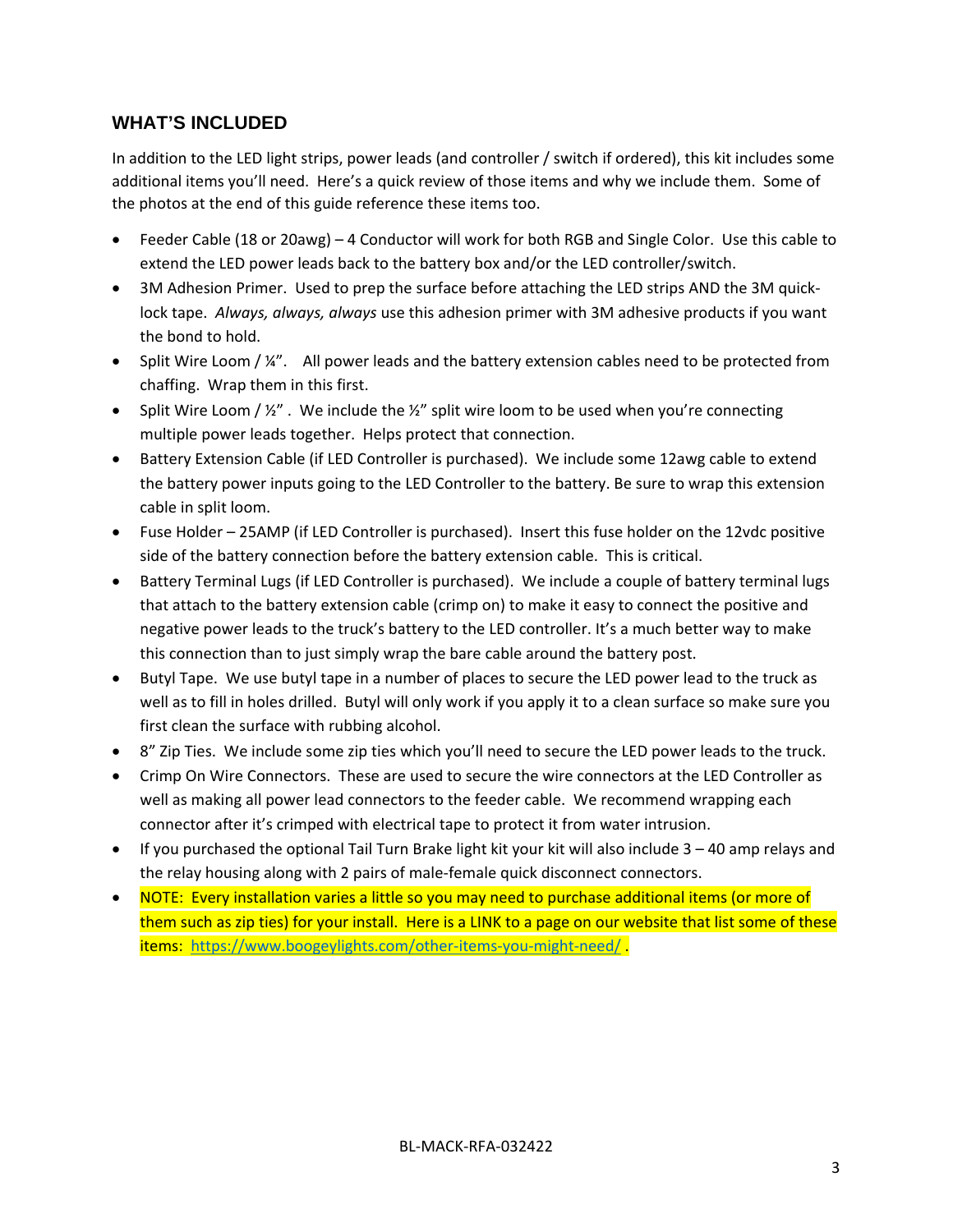#### Mounting & Placement Locations / Planning Your Install

All the LED strips in the Rear Fairing Accent light kit are built on our low profile hi‐intensity surface mounted LED strips. There are three low profile LED strips mounted on each side of the rear fairing; each of them facing in-ward toward the back of the cab. There are three different LED lengths (with power leads) that will fit on the inside of the aluminum fairing for each side. The shortest on top (15 LEDs – marked as segment A in our photo), the next shortest (39 LEDs - segment B) in the middle and the longest (81 LEDs – segment C) on the bottom. We have included a photo of the layout on the passenger's side fairing further down on this page showing the mounting of these three LED strips along with how the power leads are routed. You'll need to repeat the process for the driver's side.

For power, you'll need access to the driver's side steps to access the batteries. Also, if you're installing an LED controller, the LED controller can be mounted in either the driver's side storage box or the passenger's. We prefer to use the driver's side as it is closest to the battery bank. While either location will work, be aware if you mount the controller in the passenger's side, you'll need to extend the positive battery cable a little further than if you mounted the controller in the driver's side storage. The 12vdc + power going to the LED Controller should connect directly to the 12vdc+ terminal on your truck's battery bank. You can connect the ground wire on the LED controller to any metal part of the chassis. Regardless of which side bay you use, you will need to drill a hole in the floor of that box to connect power to the battery box, led wires and antenna.

We recommend planning out your install on paper first. Be sure to wrap all power leads in split-loom which is also included and then secure them to the truck using zip ties.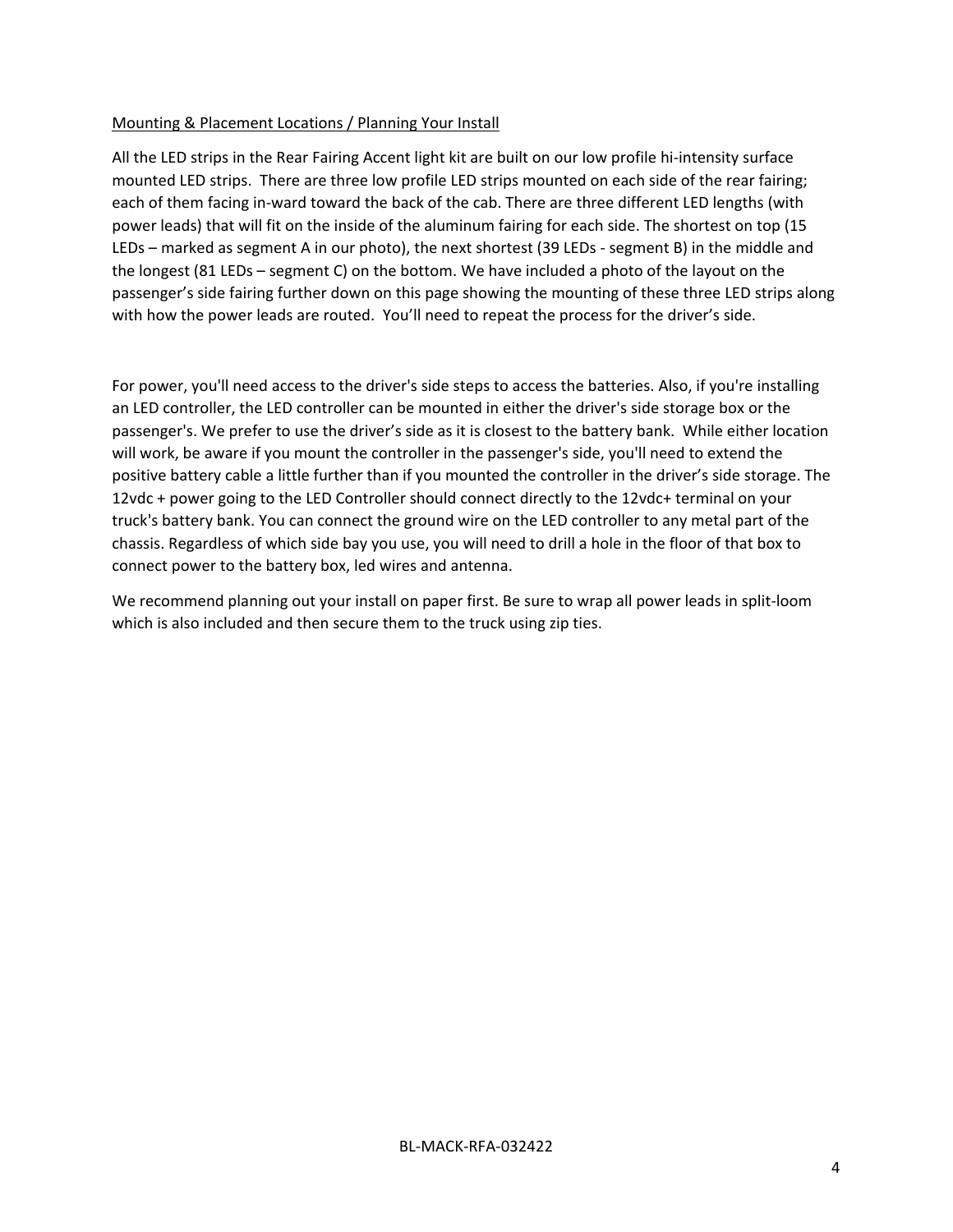#### **LED PLACEMENT**

These are the LED placement locations we used for this kit. It's important to follow this placement pattern to ensure the LED strips are protected. Mounting them in any other way voids warranty.

Note LED segments D and E on this photo are for our optional Tail‐Turn‐Brake light integration. More details about that further along in this guide.

All LEDs are facing If you're installing the inward, toward the A optional TAIL, TURN, **BRAKE** integration, two MACK ANTHEM REAR FAIRING ACCENT LIGHT back of the cab. . 15 LEDs L of the three heavy duty LED strips (D & E) will 60 LEDs mount here facing rear ward. The 3rd strip (not pictured here) mounts to the bottom skirt and use a quick-disconnect cable 39 LEDs connector. 72 The power leads from these three LED strips meet in this area here and run down to the C frame rails and up to the LED controller. 81 LEDs 75 LEDs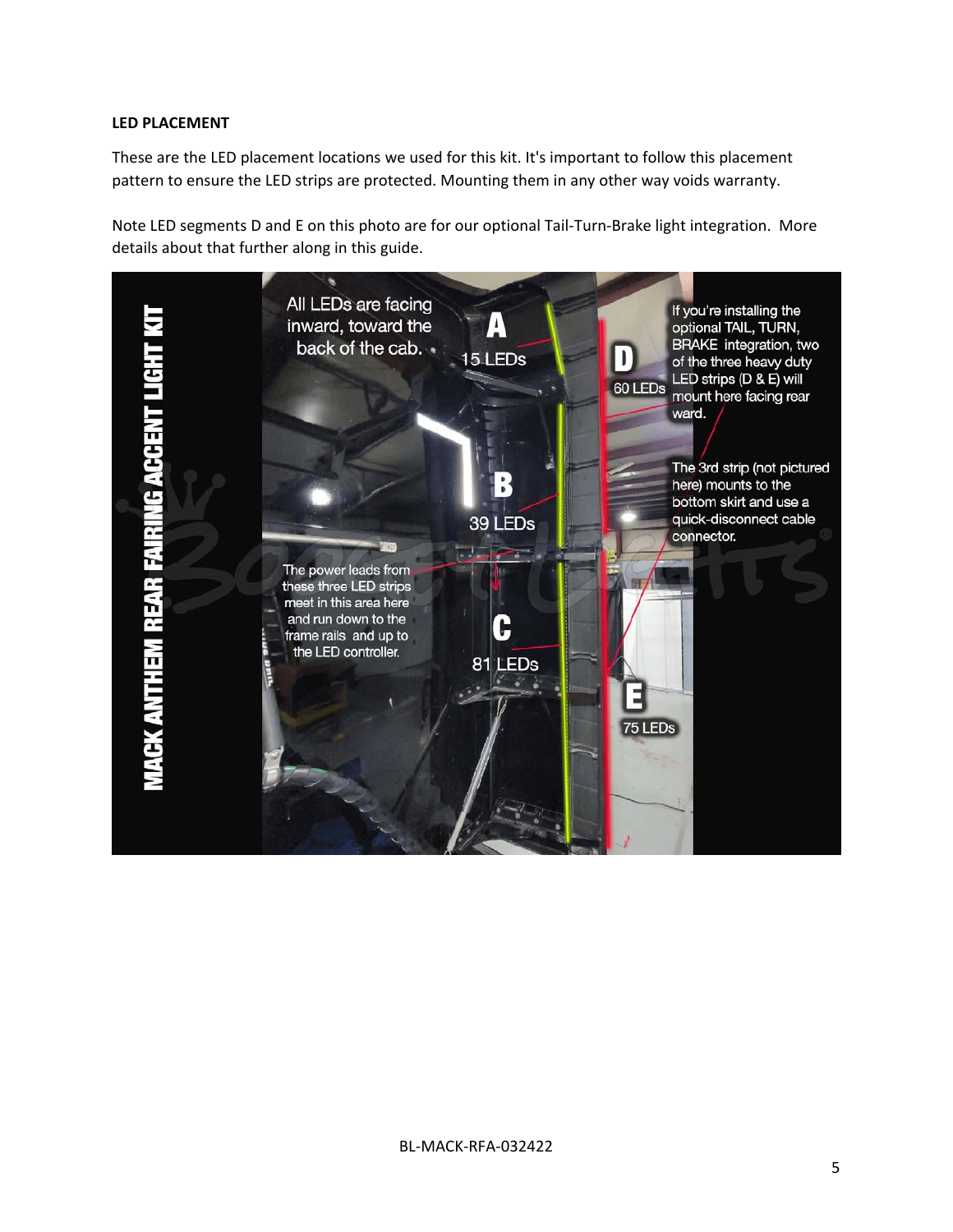Here's a view of the Driver's side rear fairing mounting locations.



All of the power leads coming from the Rear Fairing Accent light leds will need to be routed up to the LED Controller (if RGB) or the switching mechanism you're using if single color. Be sure to wrap these power leads in split loom.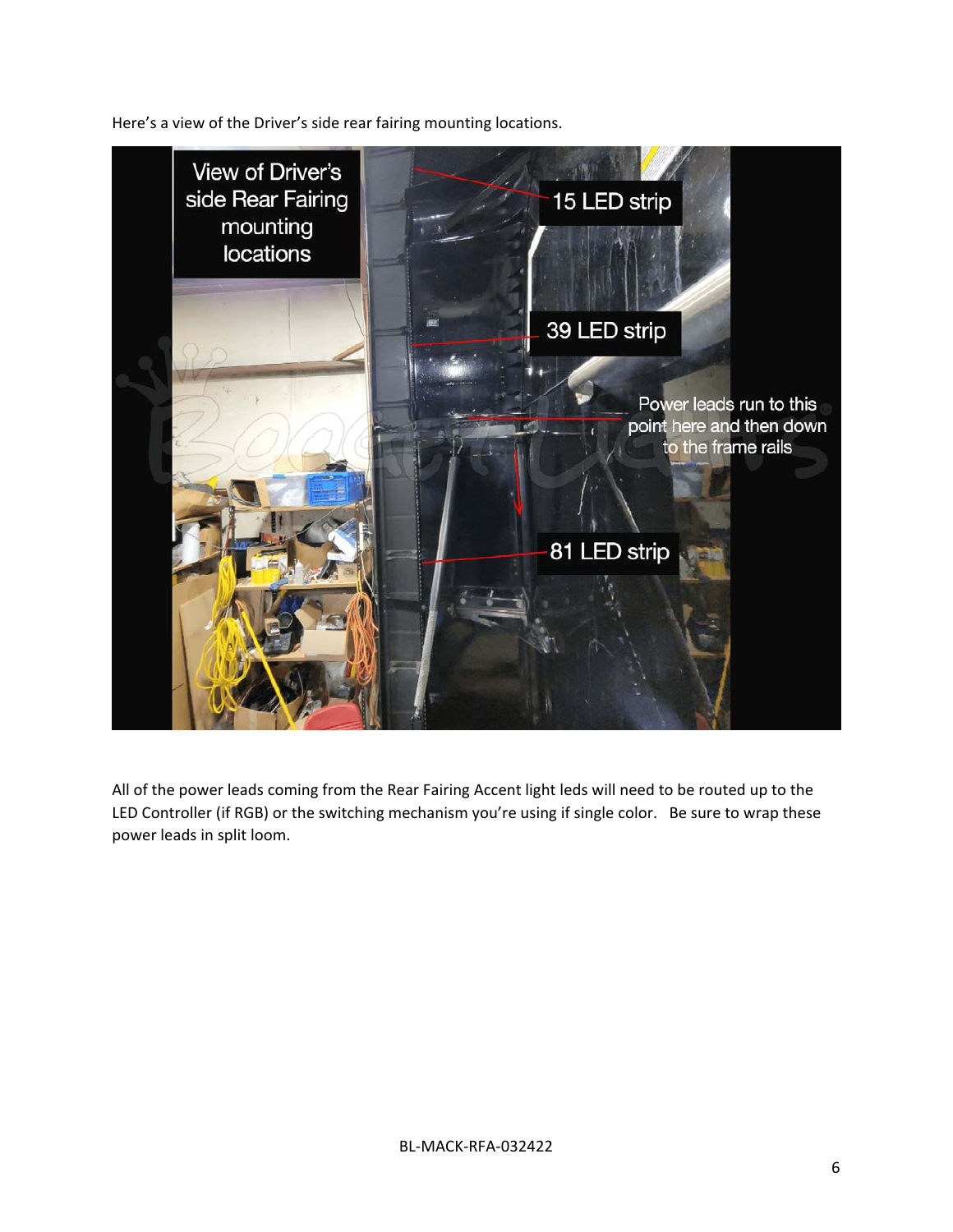#### **Tail – Turn – Brake**

All of the LED strips in our Tail‐Turn‐Brake light kit are built on our Heavy Duty LED strips. There are three Heavy Duty LED strips (RED only) mounted on the leading edge of the plastic fairing extension of each side of the truck facing rearward. The two longest Heavy Duty LED strips are on that fairing extension (marked as segments D - 60 LEDs and E - 75 LEDs in the photo above). The shorter heavy duty LED strip (15 LEDs), mounts to the back side of the lower side skirt on each side of the truck. We install a quick‐disconnect connector on that LED strip only since the side skirt may need to be removed for service at some point. We include both photos below of how we wire the tail-turn-brake system using a series of 3 relays.

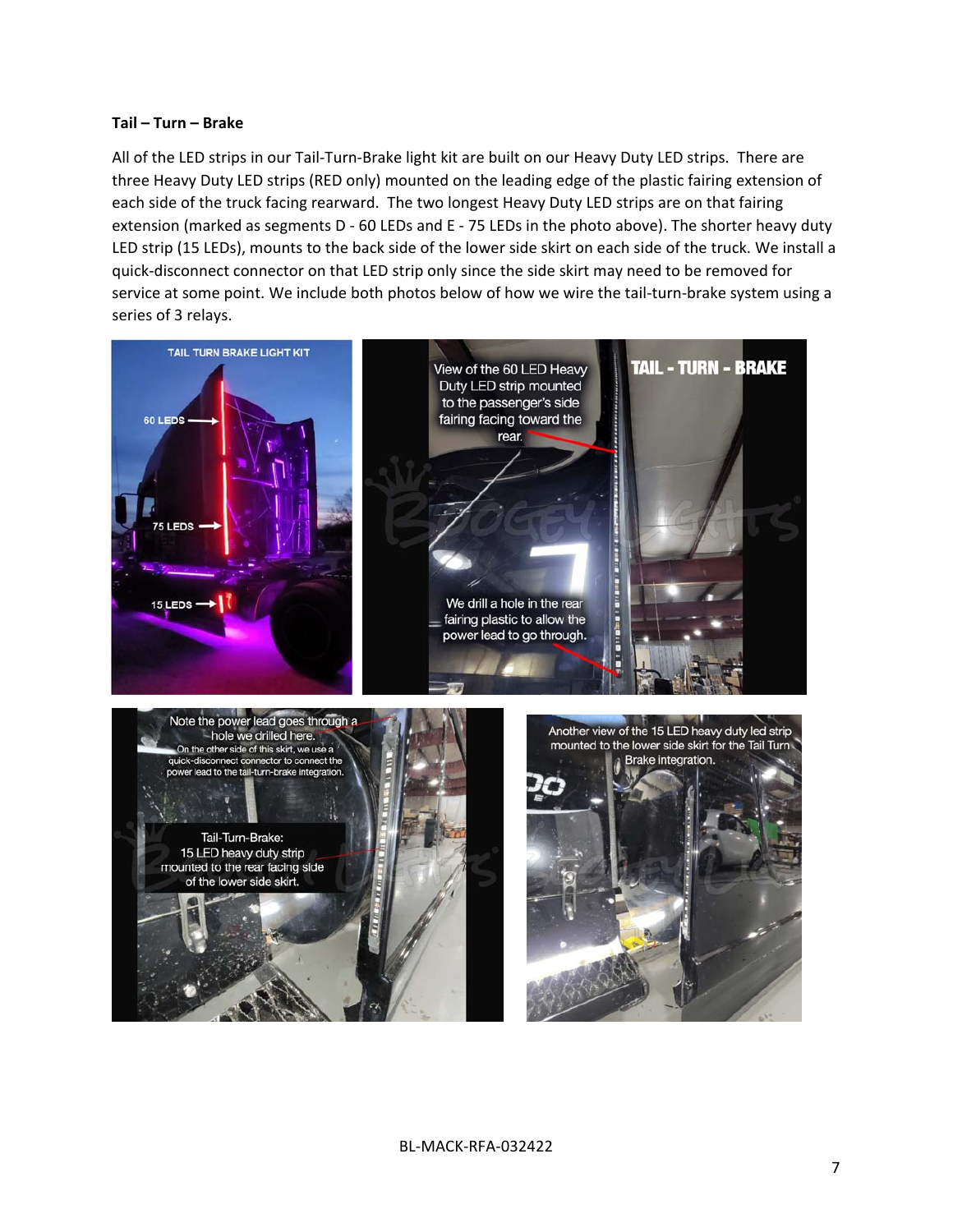#### TAIL / TURN / BRAKE LIGHT INTEGRATION



**BOOGEY LIGHTS** 

**LED STRIP** RIGHT SIDE power leads coming from R1 & R2



 $BLACK =$  chasis ground BLUE (diode 1) -> RELAY 2 GREEN (diode 2) -> RELAY 3 RED (diode 3) -> RELAY 3

**BOOGEY LIGHTS** 

**LED STRIP** 

**LEFT SIDE power leads** 

coming from L1 & L2

 $BLACK =$  chasis ground

BLUE (diode 1) -> RELAY 2

GREEN (diode 2) -> RELAY 1

RED (diode 3) -> RELAY 1

view of bottom of relay each pole is numbered

85: Frame ground.

86: 12vdc+ trigger wire INPUT from truck's LEFT turn signal.

87: 12vdc+ OUT to Diodes 2 and 3 on the LEFT SIDE Boogey Lights LED STRIP.

87a: not used. cap the wire

30: Connects to 12vdc+ side of battery (with inline fuse).

### **RELAY WIRING**



view of bottom of relay each pole is numbered

#### 85: Frame ground.

86: 12vdc+ trigger wire INPUT from truck's TAIL LIGHT aka Running Lights.

87: 12vdc+ OUT to Diode 1 on BOTH the LEFT and RIGHT SIDE **Boogey Lights LED STRIPS** 87a: not used. cap the wire

30: Connects to 12vdc+ side of battery (with inline fuse).

### **RELAY 3**



view of bottom of relay each pole is numbered

85: Frame ground.

86: 12vdc+ trigger wire INPUT from truck's RIGHT turn signal.

87: 12vdc+ OUT to Diodes 2 and 3 on the RIGHT SIDE Boogey Lights LED STRIP.

87a: not used. cap the wire

30: Connects to 12vdc+ side of battery (with inline fuse).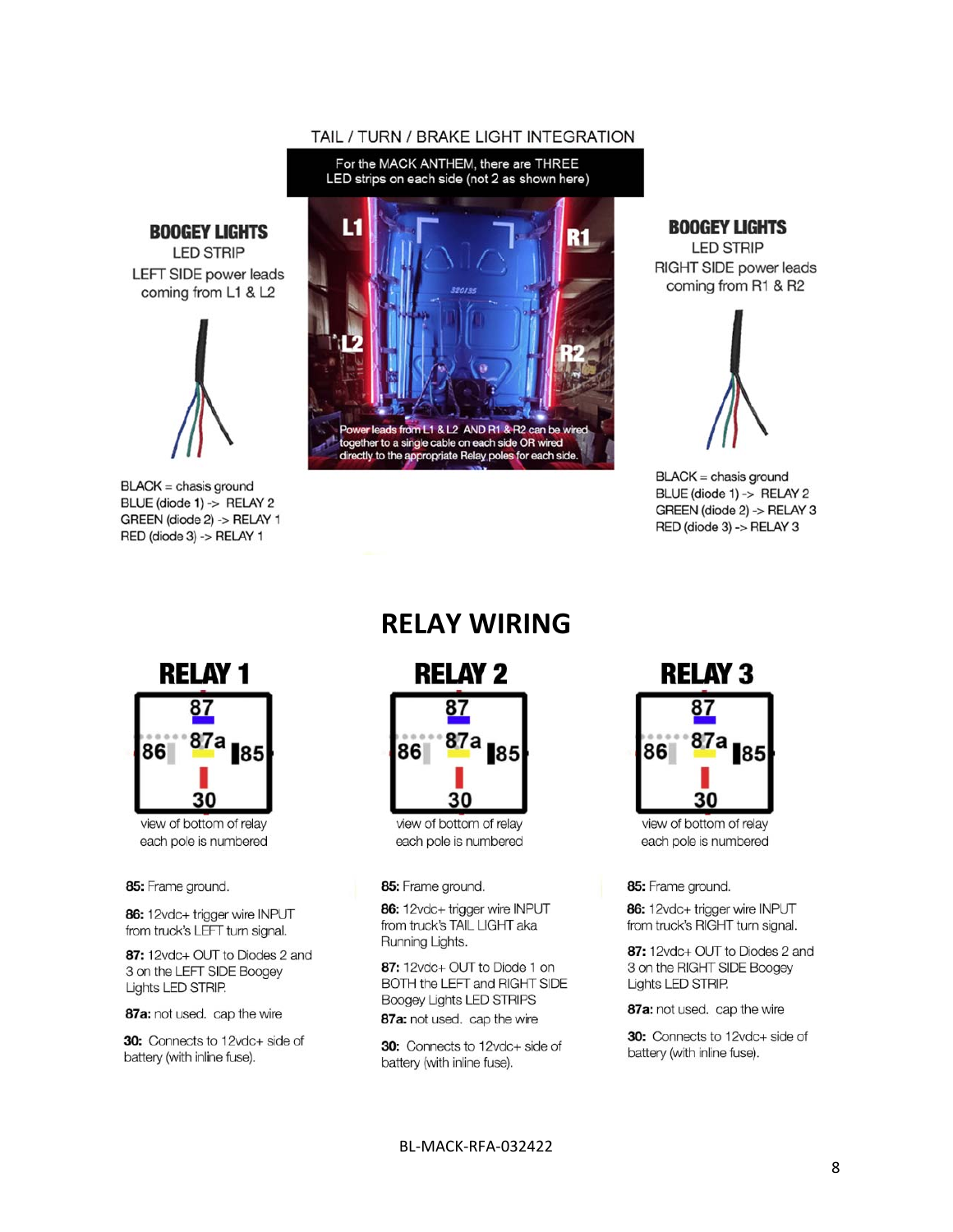### View of the 3 relays in the water proof housing.

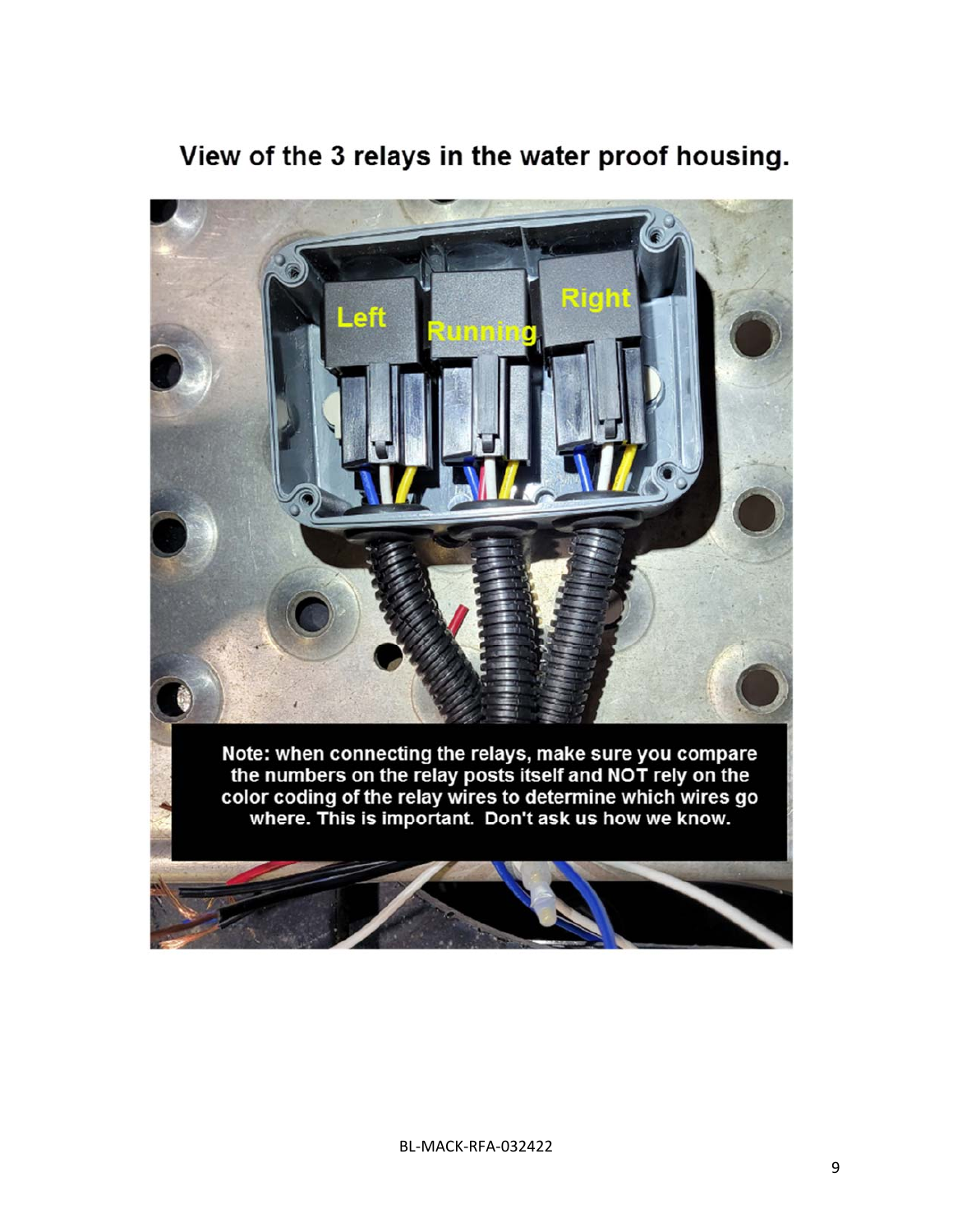#### **QUICK – DISCONNECTS**

For the two 15 LED strips mounted on each of the lower side skirts you'll need to add a quick‐disconnect connector in the circuit (included in the kit if the tail turn brake light option is ordered). This will allow the side skirts to be removed from the truck without having to cut the power lead cables going to each of the 15 LED strips mounted on each side. Below is a diagram of how we suggest making those connections using 1/8" and ½" heat shrink.